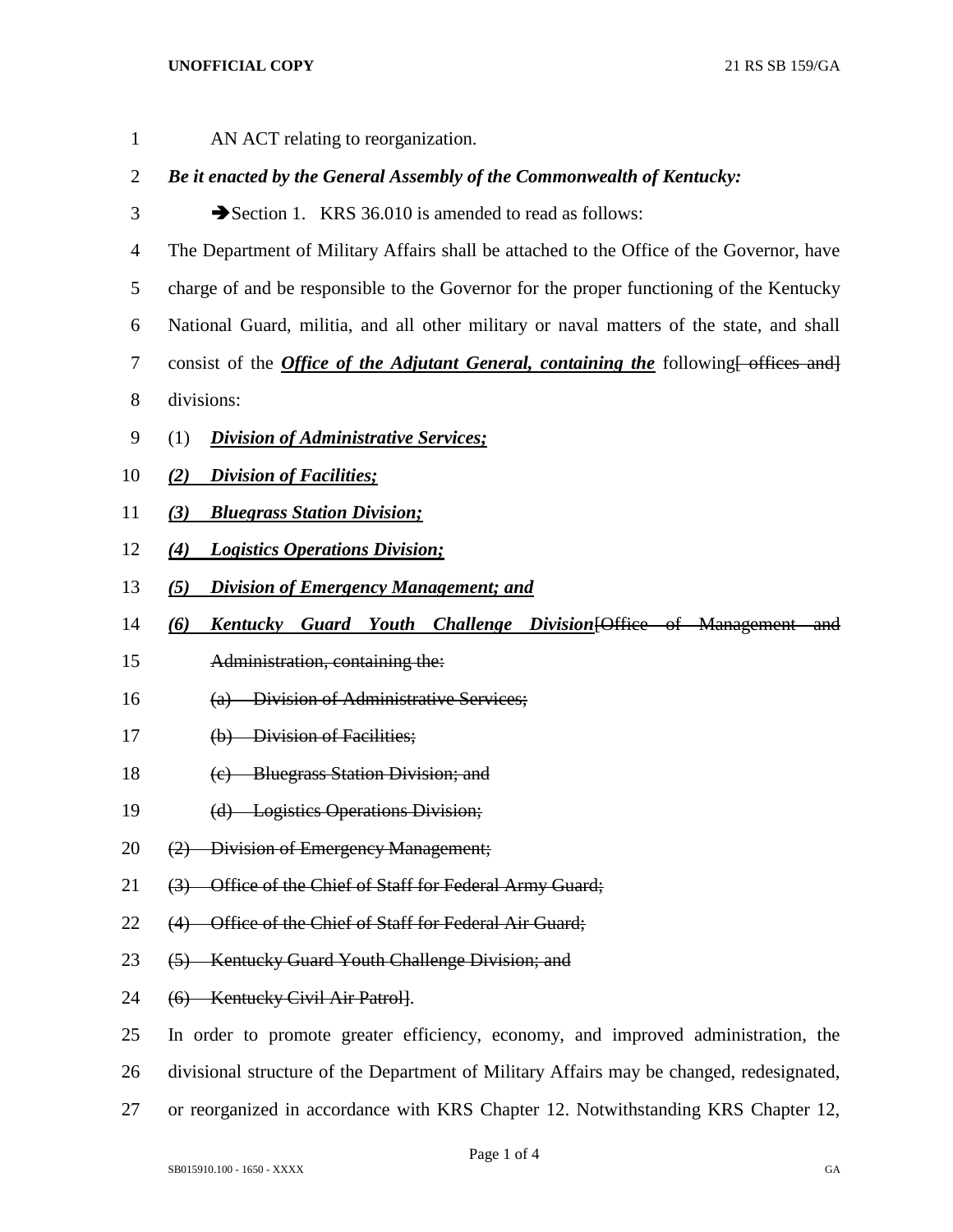## **UNOFFICIAL COPY** 21 RS SB 159/GA

| $\mathbf{1}$   | the department's attachment to the Office of Governor as a separate organizational unit |                                   |                                                                                          |  |
|----------------|-----------------------------------------------------------------------------------------|-----------------------------------|------------------------------------------------------------------------------------------|--|
| $\overline{2}$ |                                                                                         |                                   | not attached to any cabinet shall not be changed except by action of the General         |  |
| 3              | Assembly.                                                                               |                                   |                                                                                          |  |
| 4              |                                                                                         |                                   | Section 2. KRS 36.255 is amended to read as follows:                                     |  |
| 5              | (1)                                                                                     |                                   | The Kentucky Community Crisis Response Board is hereby created as a separate             |  |
| 6              |                                                                                         |                                   | administrative body of state government within the meaning of KRS Chapter 12 and         |  |
| 7              |                                                                                         | attached                          | administrative<br><b>Division</b><br>for<br>purposes<br>the<br>to<br>of <i>Emergency</i> |  |
| 8              |                                                                                         |                                   | <b>Management</b> [Department of Military Affairs].                                      |  |
| 9              | (2)                                                                                     |                                   | The membership of the board shall consist of the following:                              |  |
| 10             |                                                                                         | (a)                               | The commissioner of the Department for Behavioral Health, Developmental                  |  |
| 11             |                                                                                         |                                   | and Intellectual Disabilities, or the commissioner's designee;                           |  |
| 12             |                                                                                         | (b)                               | The commissioner of the Department for Public Health, or the commissioner's              |  |
| 13             |                                                                                         |                                   | designee;                                                                                |  |
| 14             |                                                                                         | (c)                               | The commissioner of the Department of Education, or the commissioner's                   |  |
| 15             |                                                                                         |                                   | designee;                                                                                |  |
| 16             |                                                                                         | (d)                               | The commissioner of the Department of Kentucky State Police, or the                      |  |
| 17             |                                                                                         |                                   | commissioner's designee;                                                                 |  |
| 18             |                                                                                         | (e)                               | The Kentucky state fire marshal, or the fire marshal's designee;                         |  |
| 19             |                                                                                         | (f)                               | The executive director of the Division of Emergency Management, or the                   |  |
| 20             |                                                                                         |                                   | executive director's designee;                                                           |  |
| 21             |                                                                                         | $(e)$ [(g)]                       | The Attorney General, or the Attorney General's designee;                                |  |
| 22             |                                                                                         | $\langle f(\mathbf{h})\rangle$    | <b>One (1) representative of law enforcement appointed by the Governor;</b>              |  |
| 23             |                                                                                         |                                   | $(g)$ One (1) representative of local community crisis response teams appointed by       |  |
| 24             |                                                                                         |                                   | the Governor;                                                                            |  |
| 25             |                                                                                         | $(h)$ $(i)$                       | <b>Two</b> (2) [Four $(4)$ ] members appointed by the Governor to represent              |  |
| 26             |                                                                                         |                                   | mental health disciplines;                                                               |  |
| 27             |                                                                                         | $\underline{(i)}[\overline{(j)}]$ | Two (2) members appointed by the Governor to represent emergency                         |  |

Page 2 of 4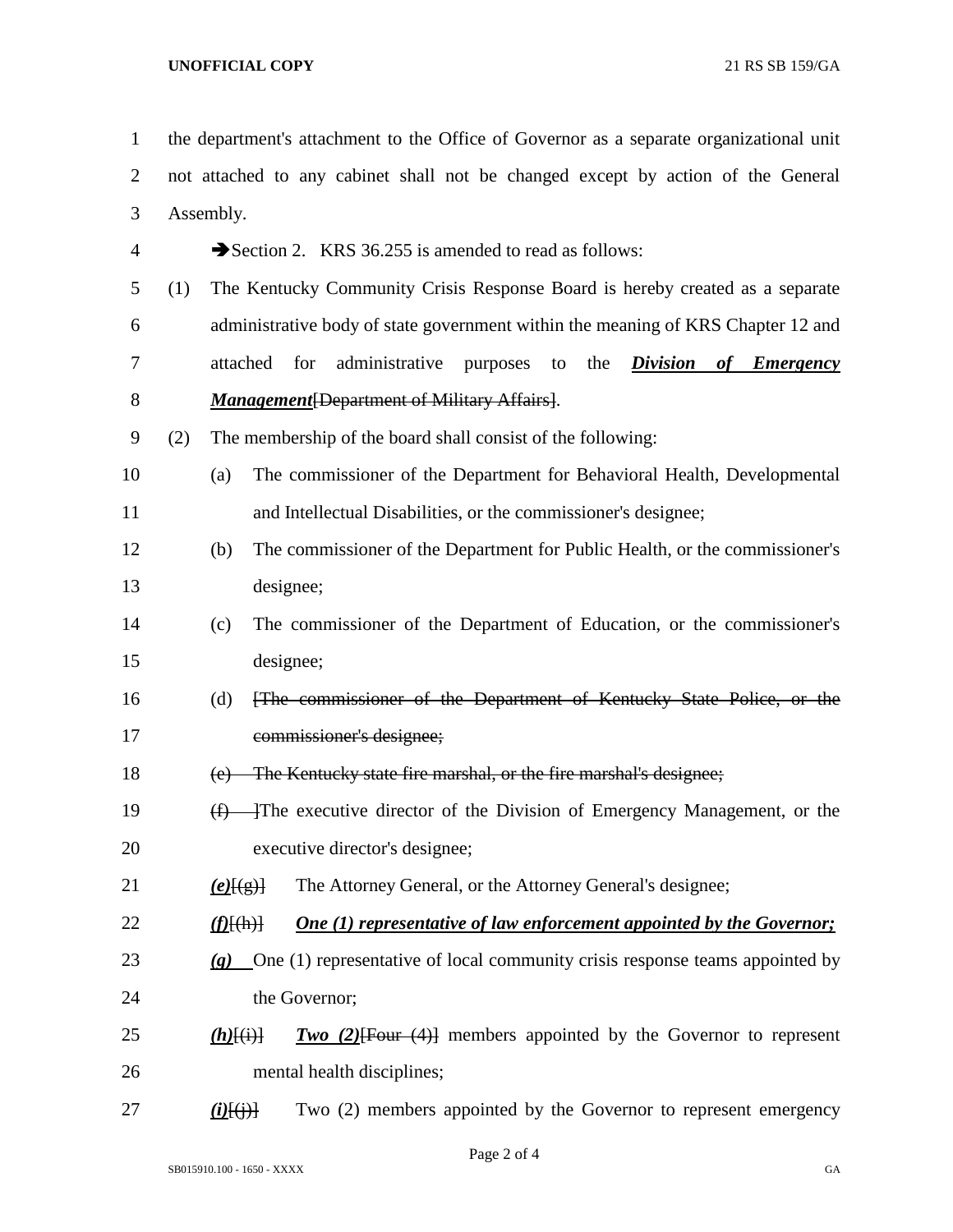services disciplines;

| $\overline{2}$ |     | One (1) member who is a mental health professional licensed for<br>$\underline{(i)}$ $(k)$ |
|----------------|-----|--------------------------------------------------------------------------------------------|
| 3              |     | independent clinical practice, to be appointed by the Governor. The licensed               |
| $\overline{4}$ |     | mental health professional member shall serve as clinical director for the                 |
| 5              |     | board; and                                                                                 |
| 6              |     | One (1) member, appointed by the Governor, from a statewide chaplain's<br>$(k)$ [(1)]      |
| 7              |     | association involved in emergency services, who is trained in grief counseling             |
| 8              |     | and has experience in crisis response.                                                     |
| 9              |     | (m) One (1) member from the Kentucky Chapter of the American Red Cross; and                |
| 10             |     | (n) The commissioner of the Department for Community Based Services or the                 |
| 11             |     | commissioner's designee].                                                                  |
| 12             | (3) | All board members appointed pursuant to subsection $(2)$ (f) to (k)[(h) to (l)] of this    |
| 13             |     | section shall be approved members of the existing community crisis response team.          |
| 14             | (4) | All board members appointed pursuant to subsection $(2)$ (f) to (k)[(h) to (l)] of this    |
| 15             |     | section shall have demonstrated a commitment to the provision of community crisis          |
| 16             |     | response services.                                                                         |
| 17             | (5) | The members of the board appointed by the Governor shall serve for two (2) years           |
| 18             |     | and may be reappointed for one (1) additional consecutive two (2) year term. All           |
| 19             |     | vacancies in appointed members' terms shall be filled by appointment of the                |
| 20             |     | Governor for the remainder of the unexpired term.                                          |
| 21             | (6) | The board shall elect annually from its membership a chairperson and shall                 |
| 22             |     | establish other officers and committees as needed to execute the duties of the board.      |
| 23             | (7) | The board shall meet at least quarterly, and a majority of the members shall               |
| 24             |     | constitute a quorum for the transaction of the board's business.                           |
| 25             | (8) | Except for hired and appointed staff, no board member or team member shall                 |
| 26             |     | receive compensation. However, board members and crisis response team members              |
| 27             |     | may receive reimbursement for expenses incurred in the course of providing crisis          |

Page 3 of 4